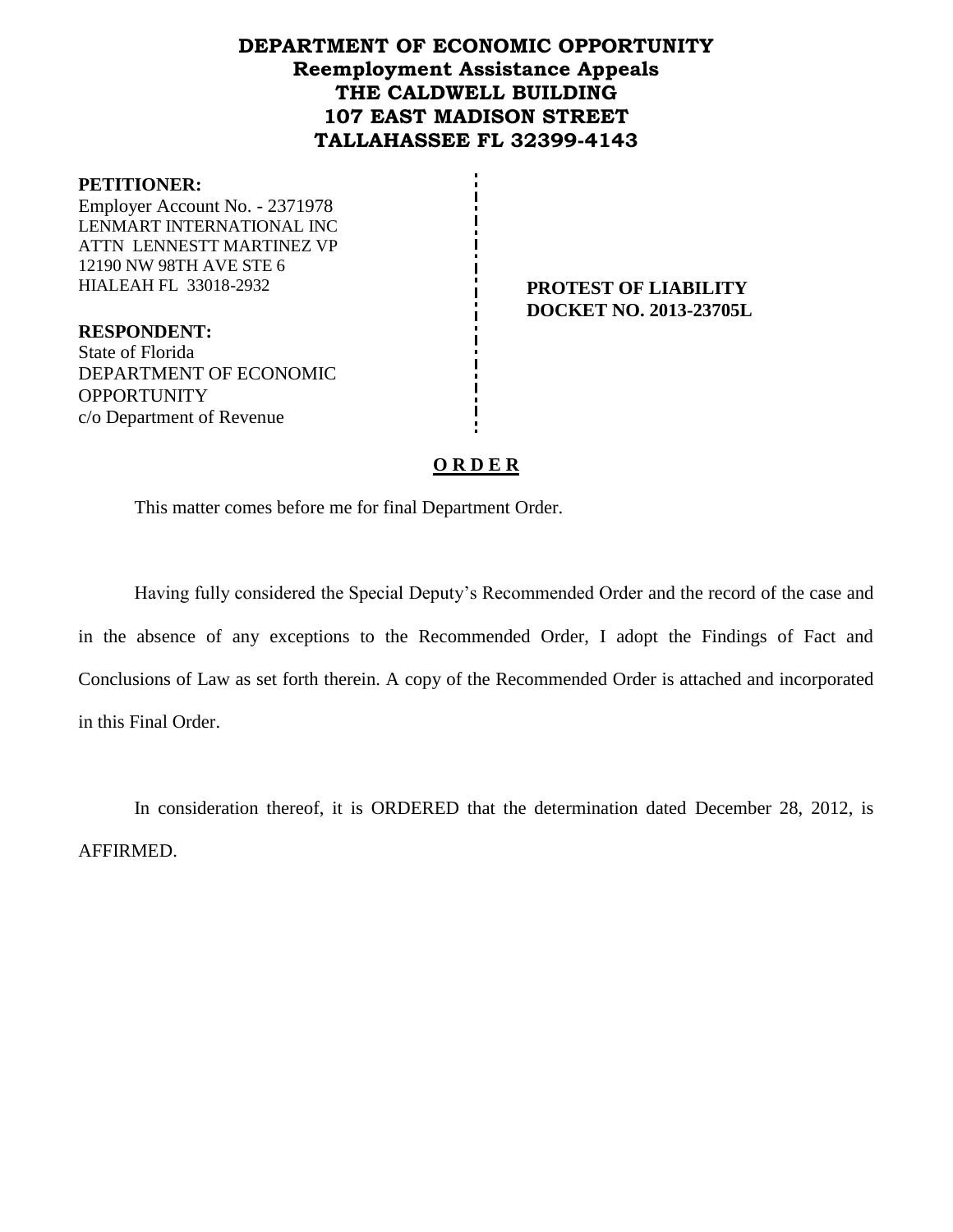#### **JUDICIAL REVIEW**

Any request for judicial review must be initiated within 30 days of the date the Order was filed. Judicial review is commenced by filing one copy of a *Notice of Appeal* with the DEPARTMENT OF ECONOMIC OPPORTUNITY at the address shown at the top of this Order and a second copy, with filing fees prescribed by law, with the appropriate District Court of Appeal. It is the responsibility of the party appealing to the Court to prepare a transcript of the record. If no court reporter was at the hearing, the transcript must be prepared from a copy of the Special Deputy's hearing recording, which may be requested from the Office of Appeals.

Cualquier solicitud para revisión judicial debe ser iniciada dentro de los 30 días a partir de la fecha en que la Orden fue registrada. La revisión judicial se comienza al registrar una copia de un *Aviso de Apelación* con la Agencia para la Innovación de la Fuerza Laboral [*DEPARTMENT OF ECONOMIC OPPORTUNITY]* en la dirección que aparece en la parte superior de este *Orden* y una segunda copia, con los honorarios de registro prescritos por la ley, con el Tribunal Distrital de Apelaciones pertinente. Es la responsabilidad de la parte apelando al tribunal la de preparar una transcripción del registro. Si en la audiencia no se encontraba ningún estenógrafo registrado en los tribunales, la transcripción debe ser preparada de una copia de la grabación de la audiencia del Delegado Especial [*Special Deputy*], la cual puede ser solicitada de la Oficina de Apelaciones.

Nenpòt demann pou yon revizyon jiridik fèt pou l kòmanse lan yon peryòd 30 jou apati de dat ke Lòd la te depoze a. Revizyon jiridik la kòmanse avèk depo yon kopi yon *Avi Dapèl* ki voye bay DEPARTMENT OF ECONOMIC OPPORTUNITY lan nan adrès ki parèt pi wo a, lan tèt *Lòd* sa a e yon dezyèm kopi, avèk frè depo ki preskri pa lalwa, bay Kou Dapèl Distrik apwopriye a. Se responsabilite pati k ap prezante apèl la bay Tribinal la pou l prepare yon kopi dosye a. Si pa te gen yon stenograf lan seyans lan, kopi a fèt pou l prepare apati de kopi anrejistreman seyans lan ke Adjwen Spesyal la te fè a, e ke w ka mande Biwo Dapèl la voye pou ou.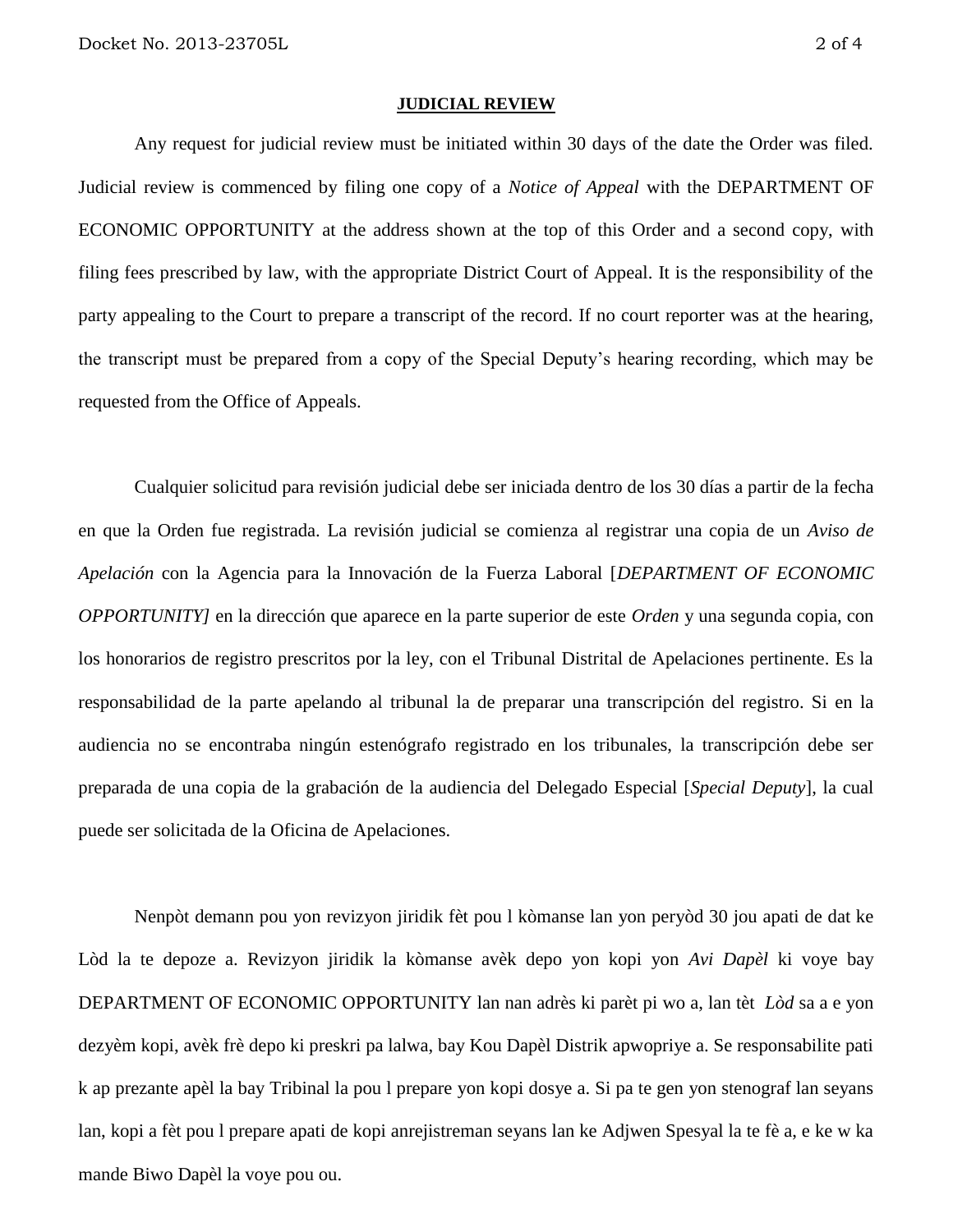DONE and ORDERED at Tallahassee, Florida, this \_\_\_\_\_\_\_ day of **September, 2013**.



Altemese Smith, Bureau Chief, Reemployment Assistance Program DEPARTMENT OF ECONOMIC OPPORTUNITY

FILED ON THIS DATE PURSUANT TO § 120.52, FLORIDA STATUTES, WITH THE DESIGNATED DEPARTMENT CLERK, RECEIPT OF WHICH IS HEREBY ACKNOWLEDGED.

 $\overline{\phantom{a}}$  ,  $\overline{\phantom{a}}$  ,  $\overline{\phantom{a}}$  ,  $\overline{\phantom{a}}$  ,  $\overline{\phantom{a}}$  ,  $\overline{\phantom{a}}$  ,  $\overline{\phantom{a}}$  ,  $\overline{\phantom{a}}$ DEPUTY CLERK DATE

# **CERTIFICATE OF SERVICE**

**I HEREBY CERTIFY that true and correct copies of the foregoing Final Order have been furnished to the persons listed below in the manner described, on the \_\_\_\_\_\_\_ day of September, 2013**.

Shoner D. Bans

SHANEDRA Y. BARNES, Special Deputy Clerk DEPARTMENT OF ECONOMIC OPPORTUNITY Reemployment Assistance Appeals 107 EAST MADISON STREET TALLAHASSEE FL 32399-4143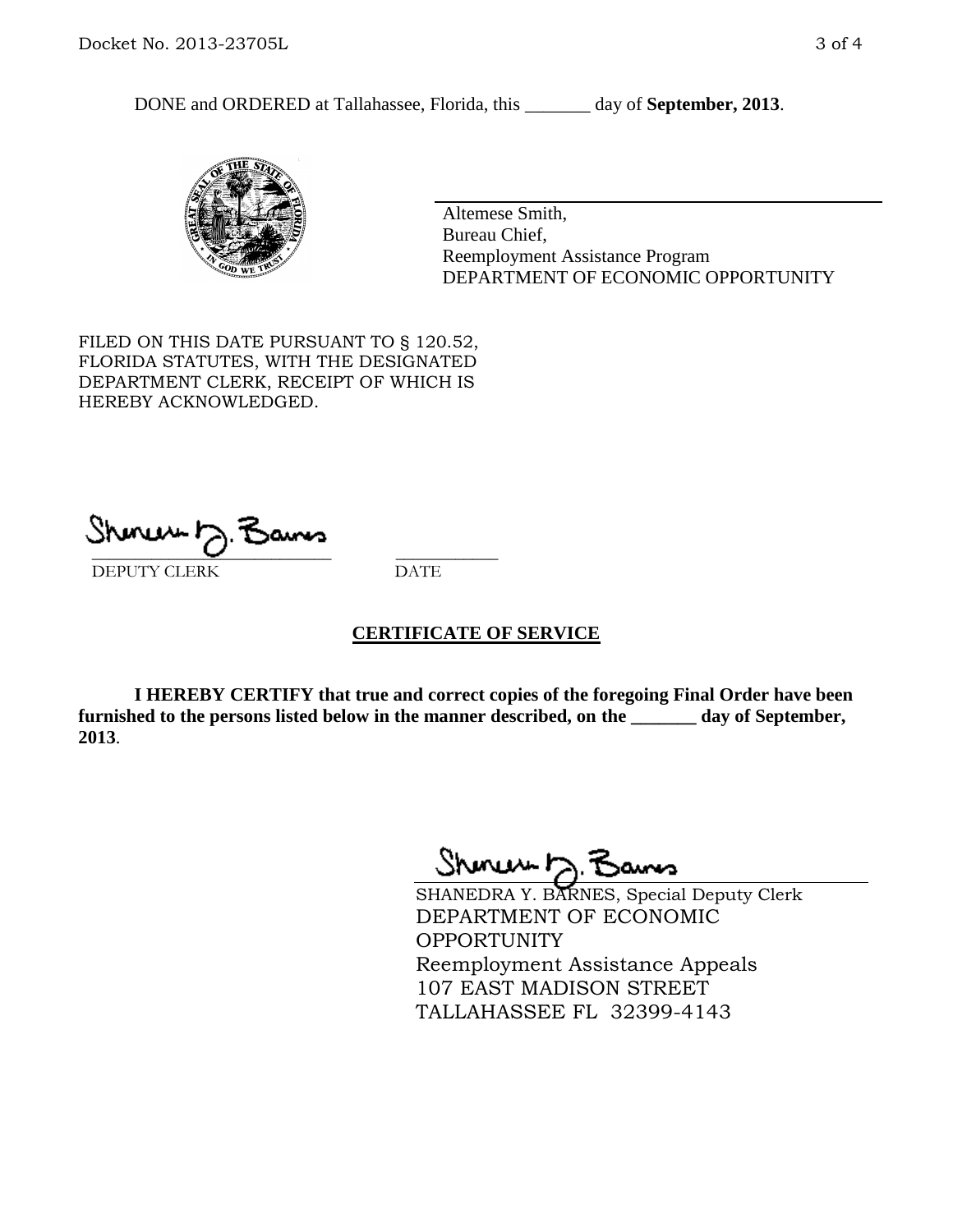By U.S. Mail:

LENMART INTERNATIONAL INC ATTN LENNESTT MARTINEZ VP 12190 NW 98TH AVE STE 6 HIALEAH FL 33018-2932

### HECTOR MARQUEZ 1259 NW 34TH STREET MIAMI FL 33142

DEPARTMENT OF REVENUE ATTN: JODY BURKE 4230-D LAFAYETTE ST. MARIANNA, FL 32446

CLAY ROBERTS ESQ 121 ALAHAMBRA PLAZA STE 1603 CORAL GABLES FL 33134

MICHAEL WASSERMAN 12550 BISCAYNE BLVD STE 403 MIAMI FL 33181

DEPARTMENT OF REVENUE ATTN: MYRA TAYLOR PO BOX 6417 TALLAHASSEE FL 32314-6417

State of Florida DEPARTMENT OF ECONOMIC OPPORTUNITY c/o Department of Revenue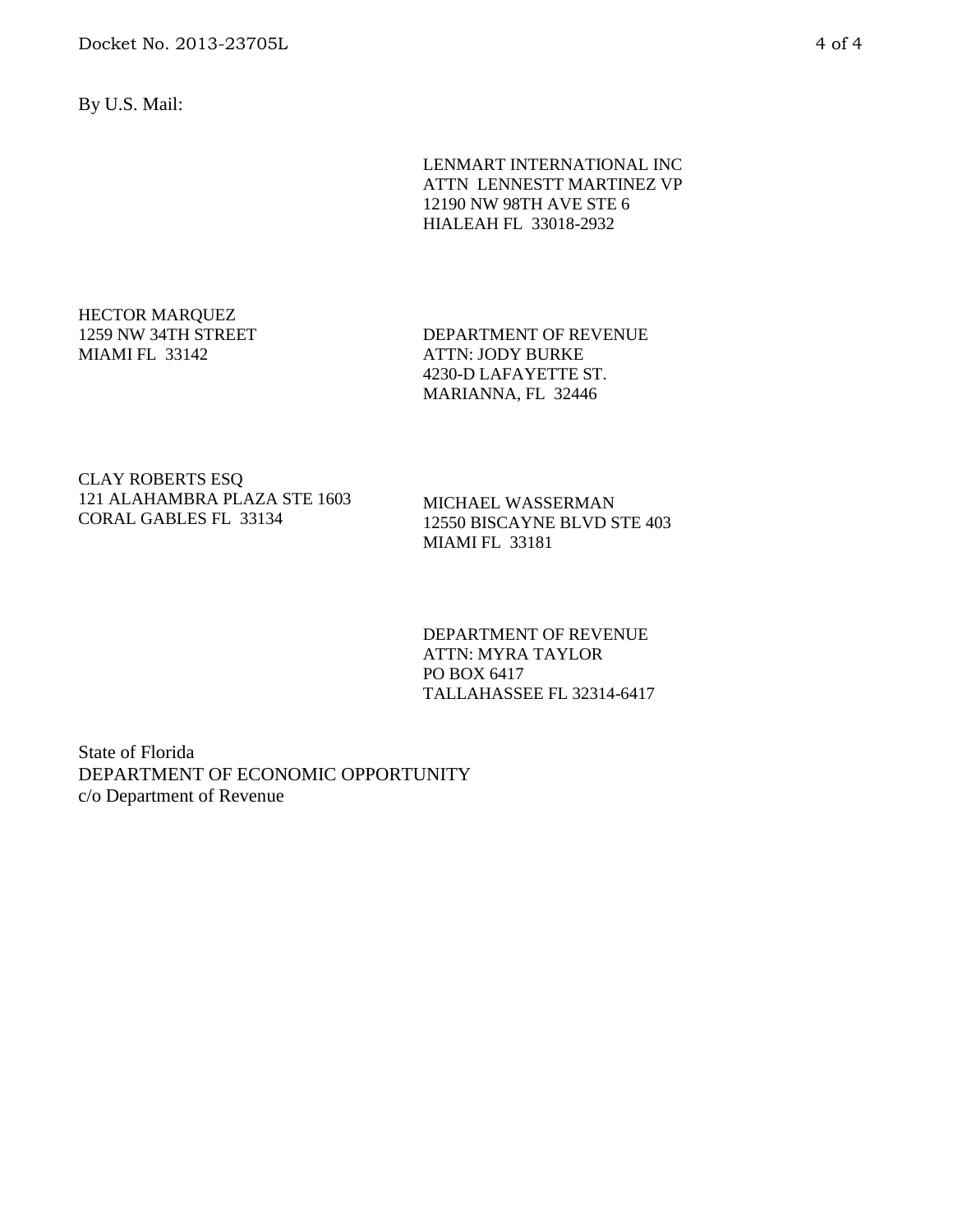# **DEPARTMENT OF ECONOMIC OPPORTUNITY Reemployment Assistance Appeals**

MSC 347 CALDWELL BUILDING 107 EAST MADISON STREET TALLAHASSEE FL 32399-4143

### **PETITIONER:**

Employer Account No. - 2371978 LENMART INTERNATIONAL INC ATTN LENNESTT MARTINEZ VP 12190 NW 98TH AVE STE 6 HIALEAH FL 33018-2932

> **PROTEST OF LIABILITY DOCKET NO. 2013-23705L**

**RESPONDENT:** State of Florida DEPARTMENT OF ECONOMIC **OPPORTUNITY** c/o Department of Revenue

# **RECOMMENDED ORDER OF SPECIAL DEPUTY**

TO: Altemese Smith, Bureau Chief, Reemployment Assistance Program DEPARTMENT OF ECONOMIC OPPORTUNITY

This matter comes before the undersigned Special Deputy pursuant to the Petitioner's protest of the Respondent's determination dated December 28, 2012.

After due notice to the parties, a telephone hearing was held on July 16, 2013. The Petitioner was represented by its attorney. The Petitioner's president testified as a witness. The Respondent, represented by a Department of Revenue Tax Specialist II, appeared and testified. The Joined Party was represented by his attorney. The Joined Party appeared and testified.

The record of the case, including the recording of the hearing and any exhibits submitted in evidence, is herewith transmitted. Proposed Findings of Fact and Conclusions of Law were not received.

# **Issue:**

Whether services performed for the Petitioner by the Joined Party and other individuals working as assistants constitute insured employment pursuant to Sections 443.036(19), 443.036(21); 443.1216, Florida Statutes, and if so, the effective date of the liability.

# **Findings of Fact:**

- 1. The Petitioner, Lenmart International Inc., is a corporation which operates a trucking business and which is involved in selling and leasing trucks and heavy equipment.
- 2. In approximately February 2011 the Petitioner contacted the Joined Party through the Joined Party's cousin and offered work to the Joined Party. The Petitioner told the Joined Party that the hours of work were Monday through Friday from 8 AM until 5 PM and from 8 AM until midday on Saturday. The Petitioner told the Joined Party that his primary responsibility would be to keep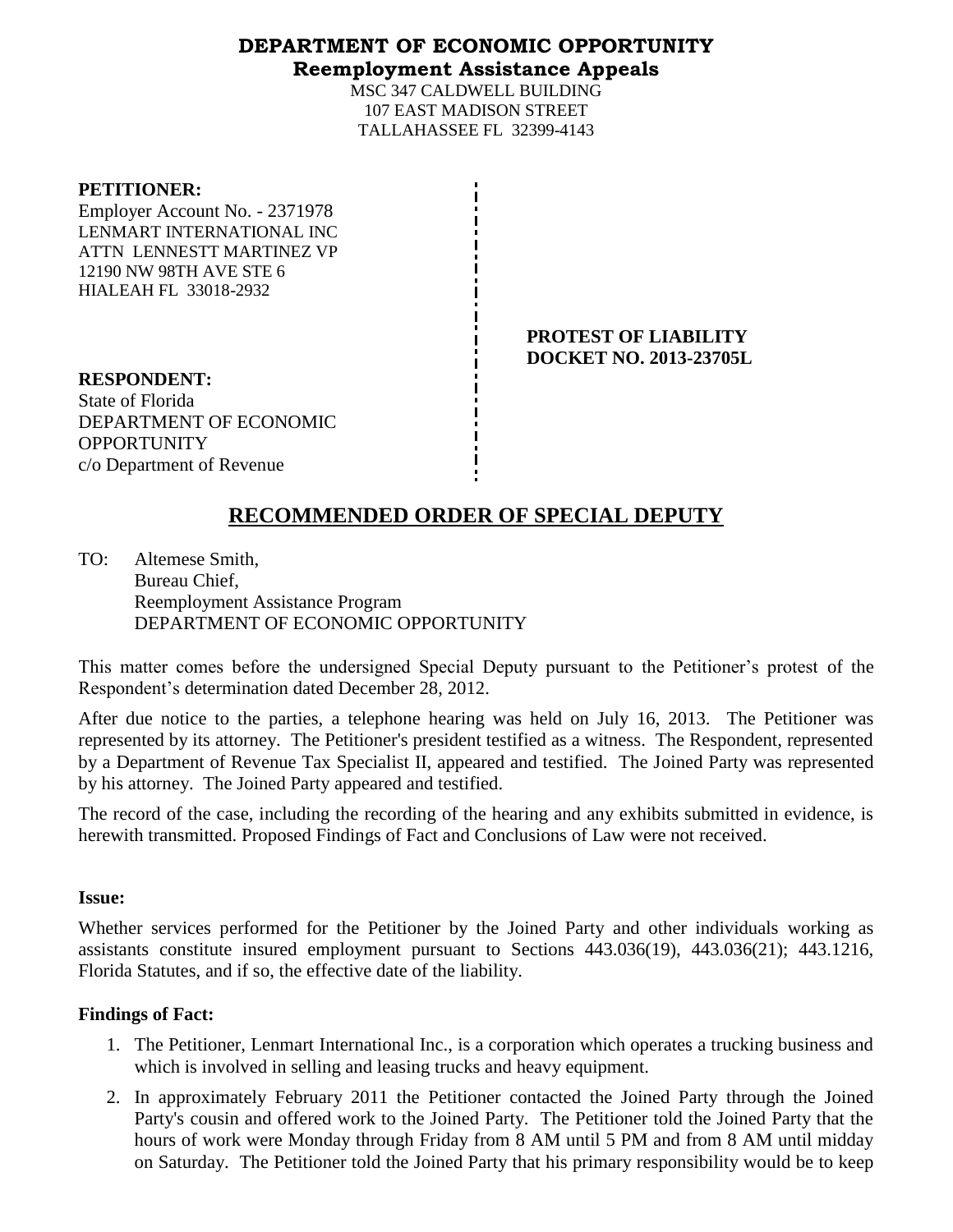the place clean and that the Petitioner would pay the Joined Party \$400 per week. The Joined Party accepted the offer and began work on or about February 2, 2011.

- 3. The Petitioner's business location consists of several acres of land. Most of the property is paved but there are grassy areas with palm trees. The Joined Party was responsible for sweeping the paved areas, picking up the palm fronds and putting them in the trash, spraying grass with an herbicide, cutting grass with a machete, assisting the mechanics by getting tools for them, and getting coffee from a neighboring cafeteria for the Petitioner's employees and customers. The Petitioner provided the brooms, machete, herbicide and everything else that was required to perform the work.
- 4. The Petitioner leases trucks which are used to haul sugar cane. During the sugar cane season the Joined Party was responsible for going to the sugar cane fields to change the oil in the trucks and to change tires on the trucks. The Petitioner provided the Joined Party with transportation to the fields and provided all equipment and supplies that were needed to perform the work. Whether the Joined Party performed the assigned work at the Petitioner's location or at the sugar cane fields, the Joined Party did not have any expenses in connection with the work.
- 5. The Joined Party was supervised by the Petitioner's president and by the Petitioner's vice president. They instructed the Joined Party what to do, how to do it, and the sequence in which the work was to be done. The Joined Party was required to personally perform the work. He was not allowed to hire others to perform the work for him.
- 6. The Petitioner's property is inside a fence. The Petitioner did not provide the Joined Party with a key to the property and the Joined Party was restricted to working only during the Petitioner's business hours.
- 7. The Joined Party did not bill the Petitioner for the services which he performed and he was not required to complete a timesheet. If the Joined Party was not able to work as scheduled he was required to notify the Petitioner. If the Joined Party was absent he was not paid for the absence. Since the Petitioner's president supervised the Joined Party the president was aware of the time worked by the Joined Party and paid the Joined Party accordingly.
- 8. The Petitioner paid the Joined Party weekly from the bank account of Lenmart International Inc., however, on occasion the Petitioner paid the Joined Party in cash. On one or more occasions the Petitioner gave the Joined Party pay advances and recovered the advances by withholding the advances from the Joined Party's pay.
- 9. The Petitioner did not withhold any payroll taxes from the Joined Party's pay. The Petitioner did not provide any fringe benefits such as paid holidays, paid vacations, or health insurance. On one occasion the Petitioner gave the Joined Party a cash bonus. At the end of 2011 the Petitioner reported the Joined Party's earnings to the Internal Revenue Service on Form 1099-MISC as nonemployee compensation.
- 10. During the time that the Joined Party performed services for the Petitioner the Joined Party did not have any investment in a business, did not have a business license or occupational license, did not have business liability insurance, and did not offer services to the general public.
- 11. Either party had the right to terminate the relationship at any time without incurring liability for breach of contract. In approximately August 2011 the Joined Party was laid off due to lack of work by the Petitioner. The Petitioner recalled the Joined Party to work in approximately October 2011. The Joined Party continued working for the Petitioner until August 17, 2012.
- 12. The Joined Party filed a claim for unemployment compensation benefits, now known as reemployment assistance benefits, effective September 2, 2012. When the Joined Party did not receive credit for his earnings with the Petitioner a *Request for Reconsideration of Monetary Determination* was filed and an investigation was assigned to the Department of Revenue to determine if the Joined Party performed services as an employee or as an independent contractor.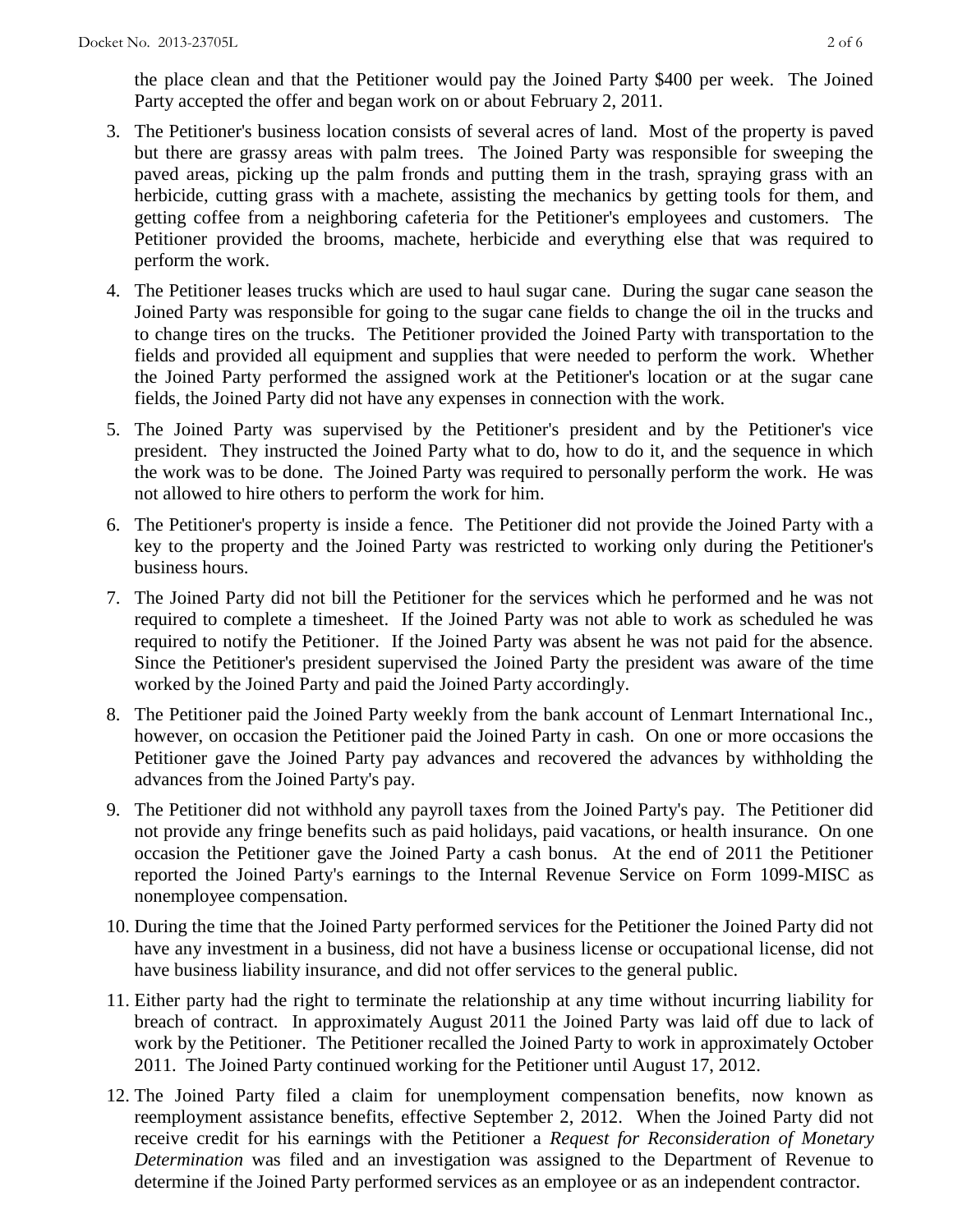13. On December 28, 2012, the Department of Revenue issued a determination holding that the Joined Party and other individuals performing services for the Petitioner as assistants are the Petitioner's employees retroactive to February 2, 2011. The Petitioner filed a timely protest by mail postmarked January 15, 2013.

# **Conclusions of Law:**

- 14. The issue in this case, whether services performed for the Petitioner by the Joined Party and other individuals working as assistants constitute employment subject to the Florida Reemployment Assistance Program Law, is governed by Chapter 443, Florida Statutes. Section 443.1216(1)(a)2., Florida Statutes, provides that employment subject to the chapter includes service performed by individuals under the usual common law rules applicable in determining an employer-employee relationship.
- 15. The Supreme Court of the United States held that the term "usual common law rules" is to be used in a generic sense to mean the "standards developed by the courts through the years of adjudication." United States v. W.M. Webb, Inc., 397 U.S. 179 (1970).
- 16. The Supreme Court of Florida adopted and approved the tests in 1 Restatement of Law, Agency 2d Section 220 (1958), for use to determine if an employment relationship exists. See Cantor v. Cochran, 184 So.2d 173 (Fla. 1966); Miami Herald Publishing Co. v. Kendall, 88 So.2d 276 (Fla. 1956); Magarian v. Southern Fruit Distributors, 1 So.2d 858 (Fla. 1941); see also Kane Furniture Corp. v. R. Miranda, 506 So.2d 1061 (Fla. 2d DCA 1987). In Brayshaw v. Agency for Workforce Innovation, et al; 58 So.3d 301 (Fla. 1st DCA 2011) the court stated that the statute does not refer to other rules or factors for determining the employment relationship and, therefore, the Department is limited to applying only Florida common law in determining the nature of an employment relationship.
- 17. Restatement of Law is a publication, prepared under the auspices of the American Law Institute, which explains the meaning of the law with regard to various court rulings. The Restatement sets forth a nonexclusive list of factors that are to be considered when judging whether a relationship is an employment relationship or an independent contractor relationship.
- 18. 1 Restatement of Law, Agency 2d Section 220 (1958) provides:
	- (1) A servant is a person employed to perform services for another and who, in the performance of the services, is subject to the other's control or right of control.
	- (2) The following matters of fact, among others, are to be considered:
		- (a) the extent of control which, by the agreement, the business may exercise over the details of the work;
		- (b) whether or not the one employed is engaged in a distinct occupation or business;
		- (c) the kind of occupation, with reference to whether, in the locality, the work is usually done under the direction of the employer or by a specialist without supervision;
		- (d) the skill required in the particular occupation;
		- (e) whether the employer or the worker supplies the instrumentalities, tools, and the place of work for the person doing the work;
		- (f) the length of time for which the person is employed;
		- (g) the method of payment, whether by the time or by the job;
		- (h) whether or not the work is a part of the regular business of the employer;
		- (i) whether or not the parties believe they are creating the relation of master and servant;
		- (j) whether the principal is or is not in business.
- 19. Comments in the Restatement explain that the word "servant" does not exclusively connote manual labor, and the word "employee" has largely replaced "servant" in statutes dealing with various aspects of the working relationship between two parties.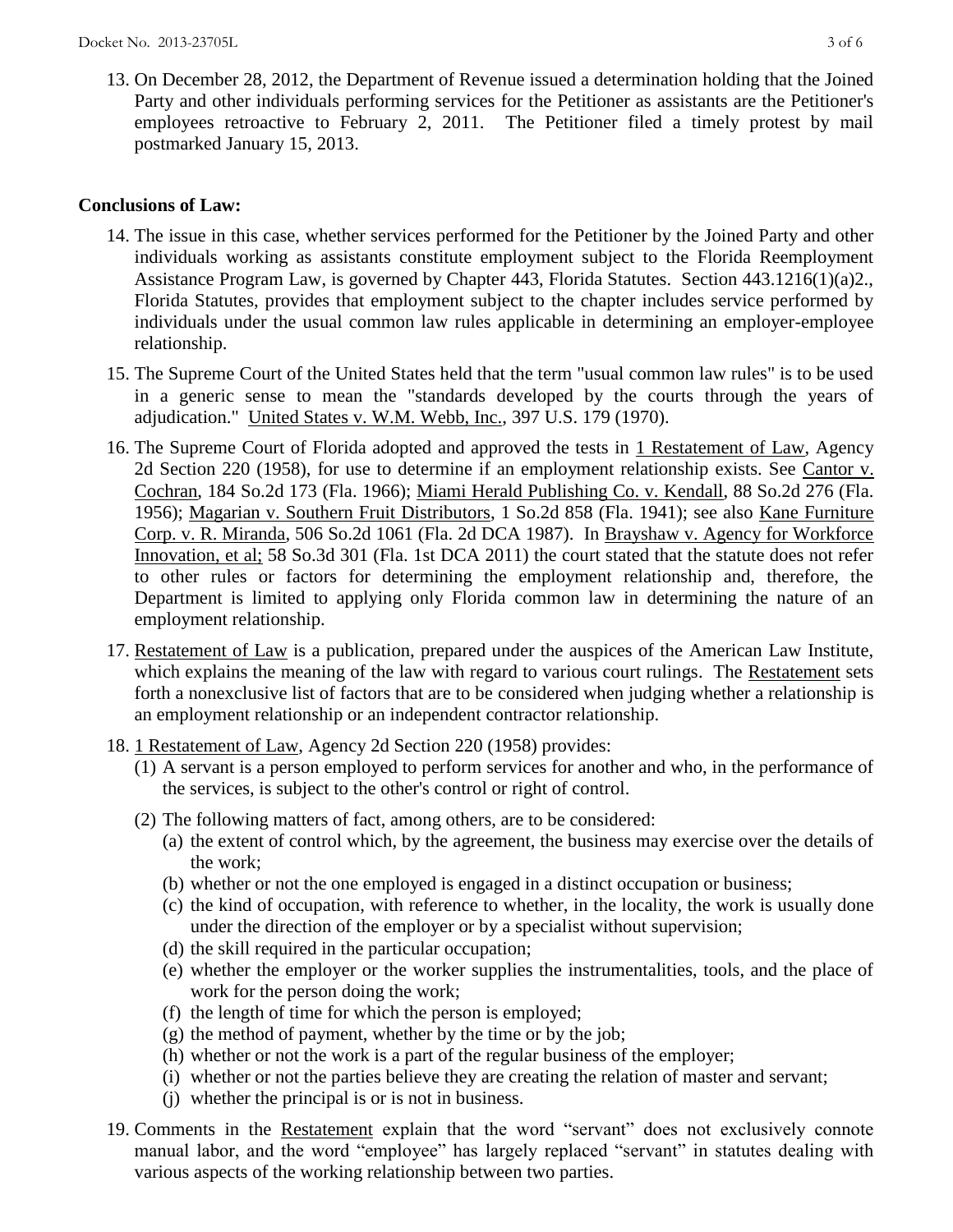- 20. In Department of Health and Rehabilitative Services v. Department of Labor & Employment Security, 472 So.2d 1284 (Fla. 1<sup>st</sup> DCA 1985) the court confirmed that the factors listed in the Restatement are the proper factors to be considered in determining whether an employer-employee relationship exists. However, in citing La Grande v. B&L Services, Inc., 432 So.2d 1364, 1366 (Fla.  $1<sup>st</sup> DCA$  1983), the court acknowledged that the question of whether a person is properly classified an employee or an independent contractor often can not be answered by reference to "hard and fast" rules, but rather must be addressed on a case-by-case basis.
- 21. There was no written contract or agreement between the Joined Party and the Petitioner. The only evidence concerning the verbal agreement is the testimony of the Petitioner's president and the Joined Party that the Joined Party was told the duties of the job, the hours of work, and the rate of pay at the time of the job offer. In Keith v. News & Sun Sentinel Co., 667 So.2d 167 (Fla. 1995) the Court held that in determining the status of a working relationship, the agreement between the parties should be examined if there is one. In providing guidance on how to proceed absent an express agreement the Court stated "In the event that there is no express agreement and the intent of the parties can not be otherwise determined, courts must resort to a fact specific analysis under the Restatement based on the actual practice of the parties."
- 22. The Petitioner provided the place of work and everything that was needed to perform the work. The Joined Party did not have any investment in a business and did not have any expenses in connection with the work. The Joined Party was not at risk of suffering a financial loss from performing services.
- 23. The Joined Party was required to personally perform the work. He was not allowed to hire others to perform the work for him. The Petitioner assigned the work to the Joined Party and controlled who performed the work.
- 24. The work performed by the Joined Party was simple labor and did not require any skill or special knowledge to perform. The greater the skill or special knowledge required to perform the work, the more likely the relationship will be found to be one of independent contractor. Florida Gulf Coast Symphony v. Florida Department of Labor & Employment Sec., 386 So.2d 259 (Fla. 2d DCA 1980)
- 25. The Petitioner paid the Joined Party by time worked rather than based on production or by the job. The fact that the Petitioner chose not to withhold payroll taxes from the pay does not, standing alone, establish an independent contractor relationship. Section 443.1217(1), Florida Statutes, provides that the wages subject to the Reemployment Assistance Program Law include all remuneration for employment including commissions, bonuses, back pay awards, and the cash value of all remuneration in any medium other than cash.
- 26. The Joined Party performed services for the Petitioner from February 2011 until August 2012 on a full time basis with the exception of a three month period of time when the Joined Party was laid off due to lack of work. Either party had the right to terminate the relationship at any time without incurring liability for breach of contract. These facts reveal the existence of an at-will relationship of relative permanence. In Cantor v. Cochran, 184 So.2d 173 (Fla. 1966), the court in quoting 1 Larson, Workmens' Compensation Law, Section 44.35 stated: "The power to fire is the power to control. The absolute right to terminate the relationship without liability is not consistent with the concept of independent contractor, under which the contractor should have the legal right to complete the project contracted for and to treat any attempt to prevent completion as a breach of contract."
- 27. The Petitioner controlled what work was performed, where it was performed, when it was performed, by whom it was performed, and how it was performed. The Petitioner determined both the method of pay and the rate of pay. The Petitioner controlled the financial aspects of the relationship. In Adams v. Department of Labor and Employment Security, 458 So.2d 1161 (Fla. 1st DCA 1984), the Court held that if the person serving is merely subject to the control of the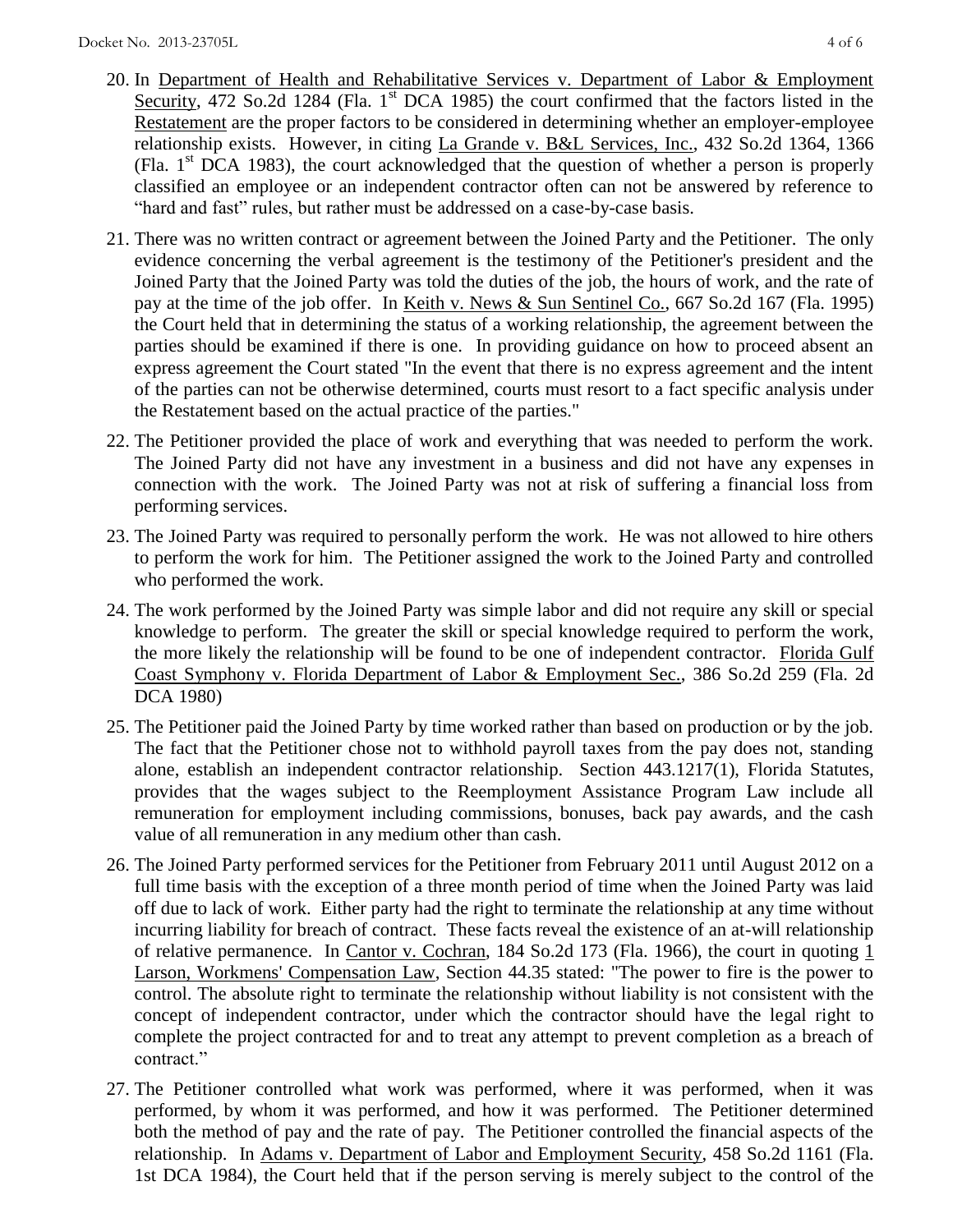person being served as to the results to be obtained, he is an independent contractor. If the person serving is subject to the control of the person being served as to the means to be used, he is not an independent contractor. It is the right of control, not actual control or interference with the work which is significant in distinguishing between an independent contractor and a servant. The Court also determined that the Department had authority to make a determination applicable not only to the worker whose unemployment benefit application initiated the investigation, but to all similarly situated workers.

28. It is concluded that the services performed for the Petitioner by the Joined Party and other similarly situated workers constitute insured employment.

**Recommendation:** It is recommended that the determination dated December 28, 2012, be AFFIRMED. Respectfully submitted on August 19, 2013.



R. O. SMITH, Special Deputy Office of Appeals

A party aggrieved by the *Recommended Order* may file written exceptions to the Director at the address shown above within fifteen days of the mailing date of the *Recommended Order*. Any opposing party may file counter exceptions within ten days of the mailing of the original exceptions. A brief in opposition to counter exceptions may be filed within ten days of the mailing of the counter exceptions. Any party initiating such correspondence must send a copy of the correspondence to each party of record and indicate that copies were sent.

Una parte que se vea perjudicada por la *Orden Recomendada* puede registrar excepciones por escrito al Director Designado en la dirección que aparece arriba dentro de quince días a partir de la fecha del envío por correo de la *Orden Recomendada*. Cualquier contraparte puede registrar contra-excepciones dentro de los diez días a partir de la fecha de envió por correo de las excepciones originales. Un sumario en oposición a contra-excepciones puede ser registrado dentro de los diez días a partir de la fecha de envío por correo de las contra-excepciones. Cualquier parte que dé inicio a tal correspondencia debe enviarle una copia de tal correspondencia a cada parte contenida en el registro y señalar que copias fueron remitidas.

Yon pati ke *Lòd Rekòmande* a afekte ka prezante de eksklizyon alekri bay Direktè Adjwen an lan adrès ki parèt anlè a lan yon peryòd kenz jou apati de dat ke *Lòd Rekòmande* a te poste a. Nenpòt pati ki fè opozisyon ka prezante objeksyon a eksklizyon yo lan yon peryòd dis jou apati de lè ke objeksyon a eksklizyon orijinal yo te poste. Yon dosye ki prezante ann opozisyon a objeksyon a eksklizyon yo, ka prezante lan yon peryòd dis jou apati de dat ke objeksyon a eksklizyon yo te poste. Nenpòt pati ki angaje yon korespondans konsa dwe voye yon kopi kourye a bay chak pati ki enplike lan dosye a e endike ke yo te voye kopi yo.

Shoner 12, Bans

**AUGUST 19, 2013**<br>**August 19, 2013** SHANES, Special Deputy Clerk<br>**August 19, 2013** 

**Date Mailed:**